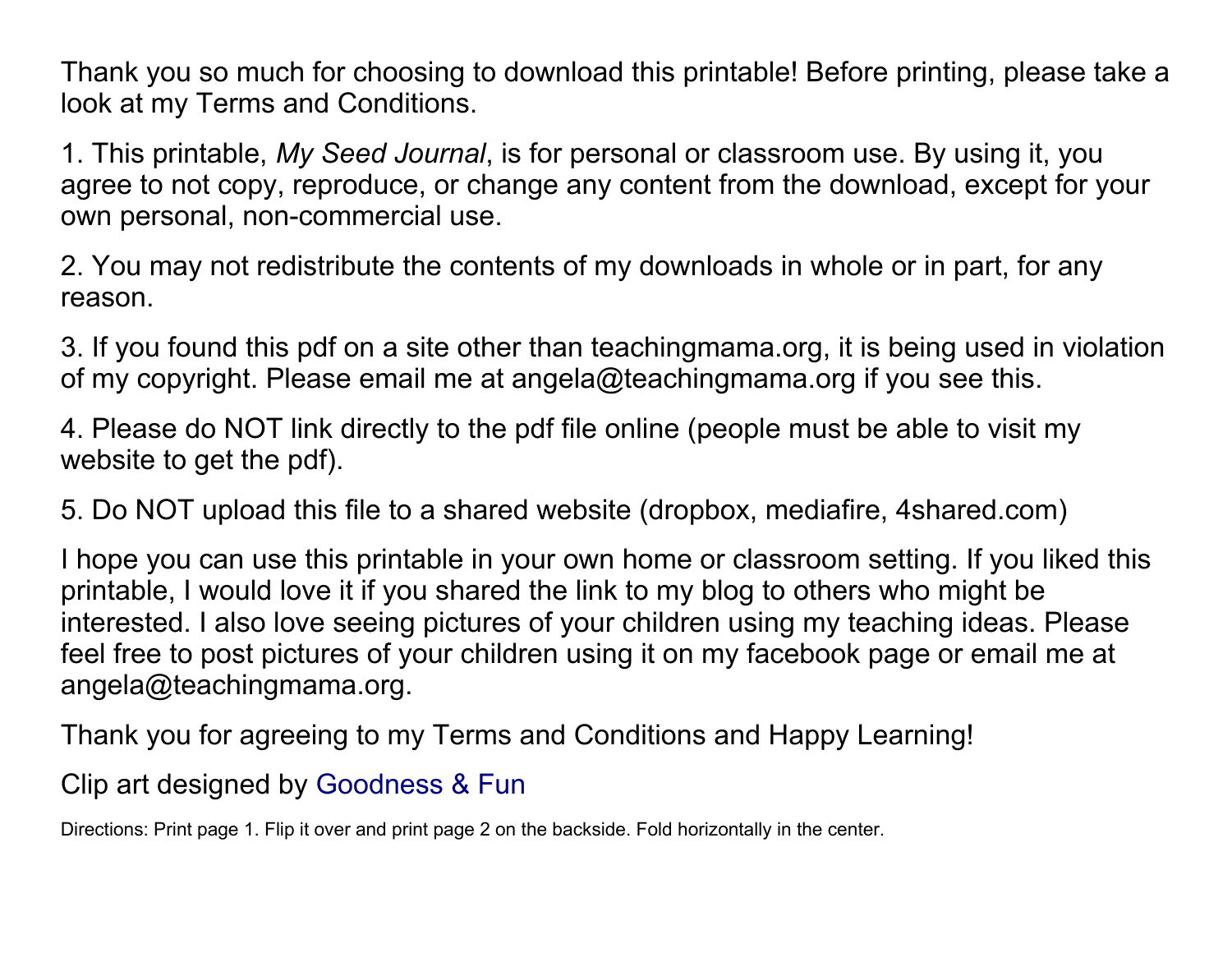@ 2015 teachingmama.org



|  | Day 6   Day 7   Day 8   Day 9   Day 10 |  |
|--|----------------------------------------|--|
|  |                                        |  |
|  |                                        |  |
|  |                                        |  |